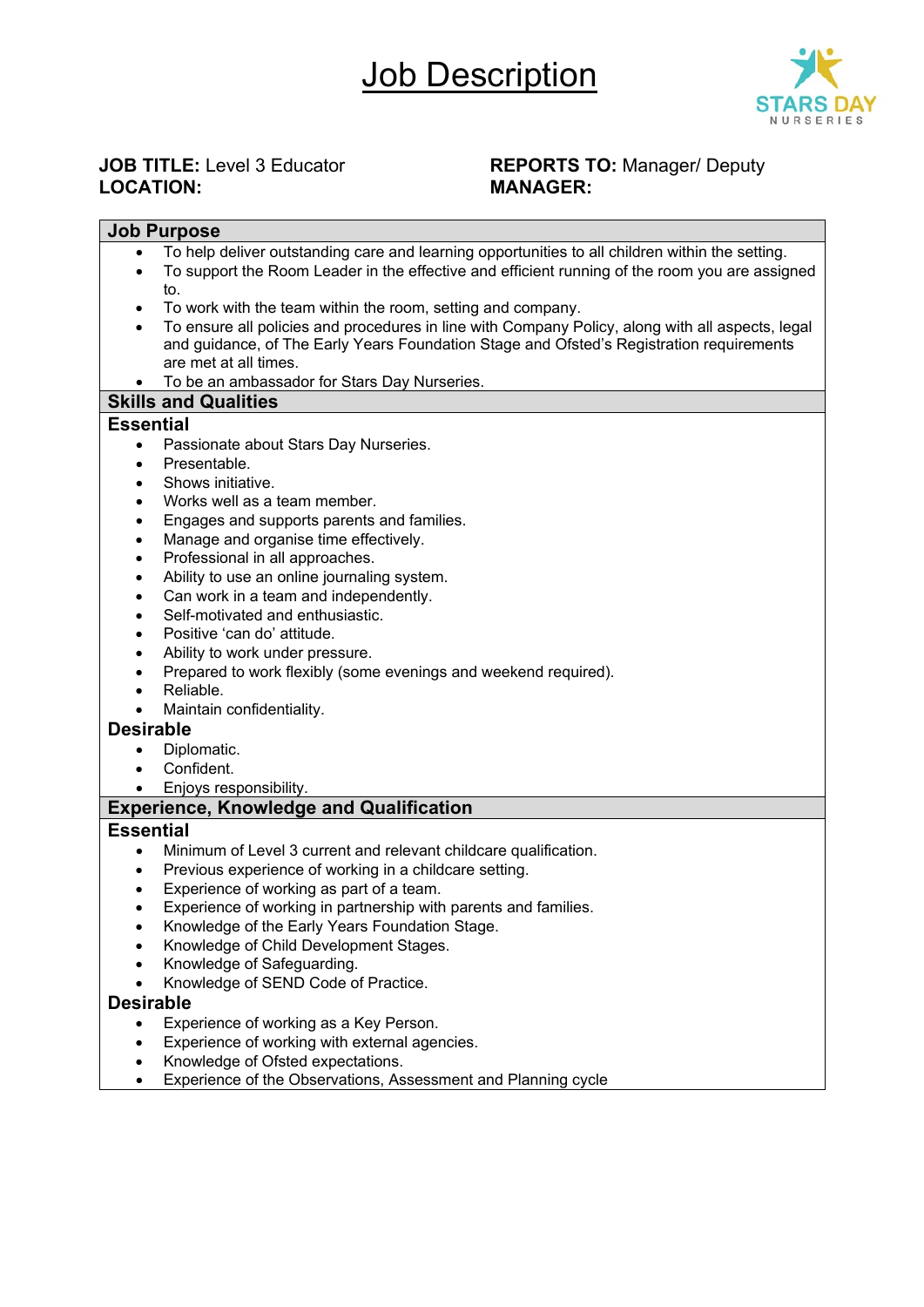## Job Description



#### **Main Duties and Responsibilities**

- To contribute to the drawing up of Individual Learning Plans which consider the 'Next Steps' of the individual, requirements of the Early Years Foundation Stage (EYFS) curriculum for guidance and Stars Day Nurseries 'Enhanced Curriculum' guidance and to monitor the effectiveness of the curriculum through regular observation and assessment. This may include working with other external agencies. (SALT, SEN, OT etc.)
- To be responsible for providing a high quality of education and learning, ensuring that appropriate experiences, stimulation and support is on offer at all times, to the children attending the setting.
- To own responsibility for ensuring that all performance management systems appropriate to your position are followed e.g. induction, probation, supervision, team meetings, appraisals and performance based objectives.
- To contribute to the daily programme of delivery of Stars Day Nurseries activities, experiences and events.
- To follow all guidance, and take responsibility for, the correct use of the Achievement Record for completing regular Observations and Assessments, including Next Steps and Planning, and to demonstrate awareness of the progress of all of your Key Children.
- To ensure that all key reports, including 'Termly Reports', '2 Year Progress Reviews' and 'Transition to School' reports are all completed to a high standard and within the time frame required.
- To ensure all administrative records are properly maintained and updated (daily registers, daily diaries, accidents forms etc.).
- To ensure the welfare and safety of children is promoted within the service and that any child protection concerns are always reported to the appropriate person and appropriately acted upon immediately.
- To liaise closely with parents/ carers, informing them about current curriculum changes and practices that may impact on their child's progress.
- To ensure that the setting is a safe environment for children, staff and all others entering the building. That equipment is safe, standards of hygiene are high, and safety procedures are implemented and followed at all times.
- To work as part of the team within your room in all aspects of your job, ensuring that the highest standards of practice are maintained at all times
- To follow instruction and guidance given to you by your Room Leader.
- To implement the recommendations of any regulatory inspection, either by Ofsted, a Local Authority representative or a member of the Management Support Team who may visit the setting.
- To ensure that all children accessing the service provision receive a balanced and healthy diet.
- To undertake all training that is deemed necessary for you in the role, your room or your setting, and to attend any conferences in representation of, and as an ambassador for, Stars Day Nurseries.
- To undertake any other reasonable duties as directed by any staff member in a position of seniority to you, whether usually based at your base setting or otherwise.
- To work as part of a team and as a professional role model to all other staff working within the team.
- To ensure the safety of children at all times. This includes, ensuring children are only collected by authorised people listed for the individual. Ensuring that any medications are administered in line with company policy and the requirements and permissions of the parents.
- To carry out daily risk assessment checks for ensuring all aspects of the room meet the requirements for set up. Informing the management of any issues or concerns that may become apparent.
- To work closely with all involved in any transition of the child, either from room to room within a setting or between settings, or the move on to school.